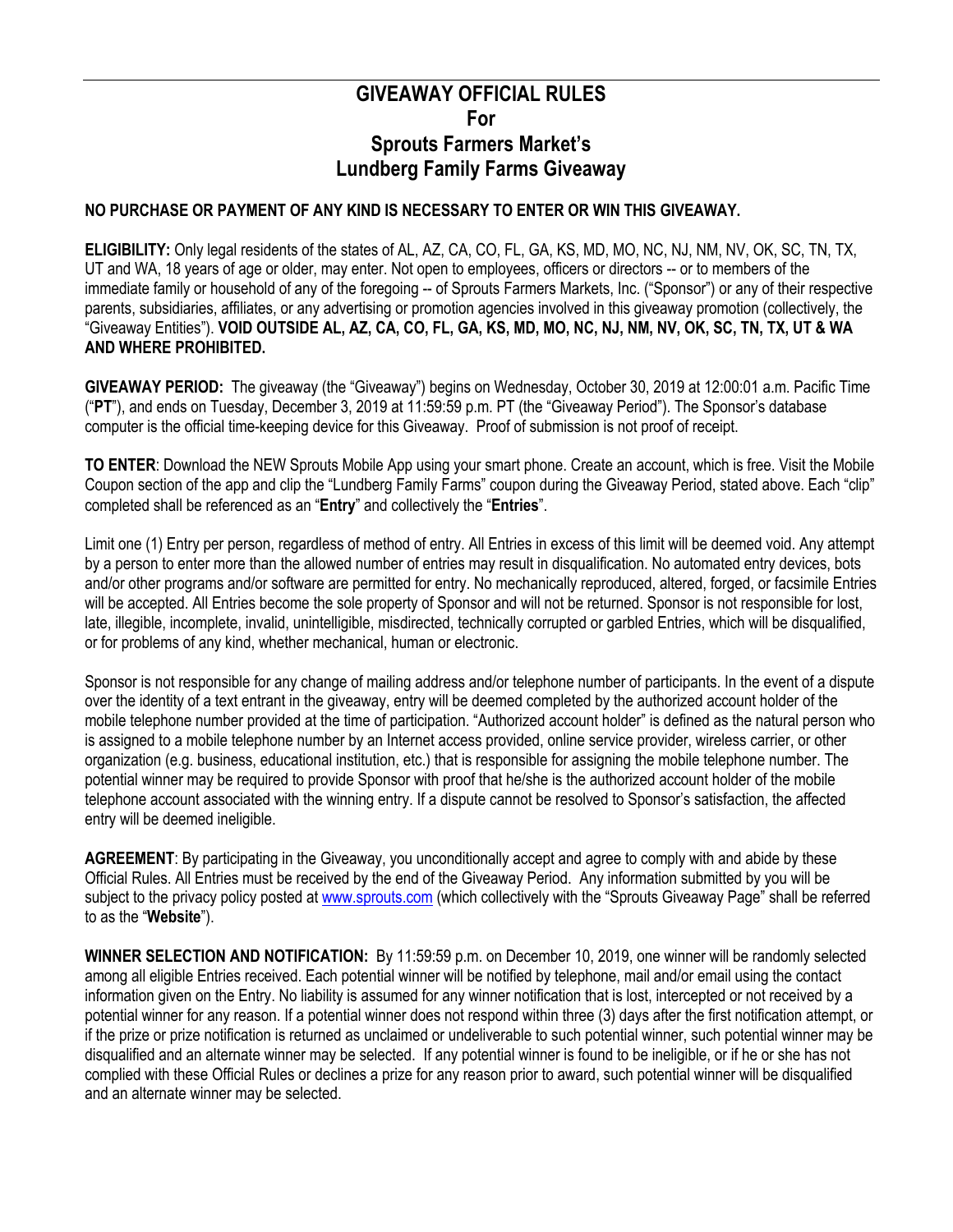**PRIZES/ODDS:** One prize pack is available as follows (the "Prize"):

- A \$**500** gift certificate to Sprouts
- Instant Pot (pressure cooker) **\$79** retail value

Total Estimated Retail Value: \$579

Prize is non-transferable, and no cash alternative or prize substitutions will be allowed, except in Sponsor's discretion. A substitute of comparable or greater value may be awarded if any prize listed becomes unavailable for any reason. Odds of winning depend on the number of eligible Entries received. Allow 3 weeks after validation for arrangement for delivery of prize.

**GENERAL PRIZE CONDITIONS:** Each potential winner is responsible for all federal, state and/or local taxes, and for any other fees or costs associated with acceptance or use of any prize by them and their guests and (b) may be required to execute an Affidavit of Eligibility, a Liability Release, and (where legal) a Publicity Release (collectively, "**Prize Claim Documents**").

**GENERAL PROVISIONS:** Acceptance of a prize constitutes winner's permission for Sponsor to use winner's name, upon them (or if a minor, their parent/legal guardian) signing a Liability Release, photograph, likeness, voice, biographical information, statements and address (city and state) for advertising and/or publicity purposes worldwide and in all forms of media now known or hereafter developed, in perpetuity, without further compensation except where prohibited by law. You (and if you are a minor, your parent or legal guardian) agree that the Giveaway Entities (a) shall not be responsible or liable for, and are hereby released from, any and all costs, injuries, losses or damages of any kind, including, without limitation, death and bodily injury, due in whole or in part, directly or indirectly, to participation in the Giveaway or any Giveaway-related activity, or from acceptance, receipt, possession and/or use or misuse of any prize, and (b) have not made any warranty, representation or guarantee, express or implied, in fact or in law, with respect to any prize, including, without limitation, to such prize's quality or fitness for a particular purpose.

By entering the Giveaway, you further agree that (a) any and all disputes, claims, and causes of action arising out of or in connection with the Giveaway, or any prize awarded, shall be resolved individually without resort to any form of class action; (b) any claims, judgments and awards shall be limited to reasonable and actual out-of-pocket costs incurred, including costs associated with entering the Giveaway, but in no event attorney's fees; and (c) under no circumstances will you be permitted to obtain any award for, and you hereby waive all rights to claim, punitive, incidental, indirect or consequential damages and any and all rights to have damages multiplied or otherwise increased and any other damages, other than damages for reasonable and actual out-of-pocket expenses. These rules and any disputes relating hereto are governed by the internal laws of the State of Arizona without regard to principles of conflicts of laws, and by entering, you consent to the exclusive jurisdiction of the state and federal courts in Arizona for resolution of any disputes relating to the Giveaway and waive any objection thereto.

No responsibility is assumed for any damage to your computer system which is occasioned by accessing the Website or otherwise participating in the Giveaway, or for any computer system, phone line, hardware, software or program malfunctions, or other errors, failures or delays. Without limiting the generality of the foregoing, no responsibility is assumed for incomplete, illegible, misdirected, misprinted, forged, tampered with, altered, late, lost, damaged, stolen, or postage-due submissions, prize notifications or other Giveaway materials, all of which are void; or for lost, interrupted, inaccessible or unavailable networks, servers, satellites, Internet service providers, websites, or other connections; or for miscommunications, failed, jumbled, scrambled, delayed, or misdirected computer, telephone or cable transmissions; or for any technical malfunctions, failures, difficulties or other errors of any kind or nature; or for the incorrect or inaccurate capture of information, or the failure to capture any information.

Any individual who is found to be tampering with the entry process or the operation of the Giveaway or the Website, to be acting in violation of these Official Rules, or to be acting in an unsportsmanlike or disruptive manner, or with the intent to disrupt or undermine the legitimate operation of the Giveaway, or to annoy, abuse, threaten or harass any other person, may be disqualified, and Sponsor reserves the right to seek damages and other remedies from any such person to the fullest extent permitted by law.

In the event of a dispute as to the identity of the entrant, any on-line entry will be deemed submitted by the authorized account holder of the e-mail account from which it was sent, provided such account holder must still meet the eligibility requirements for